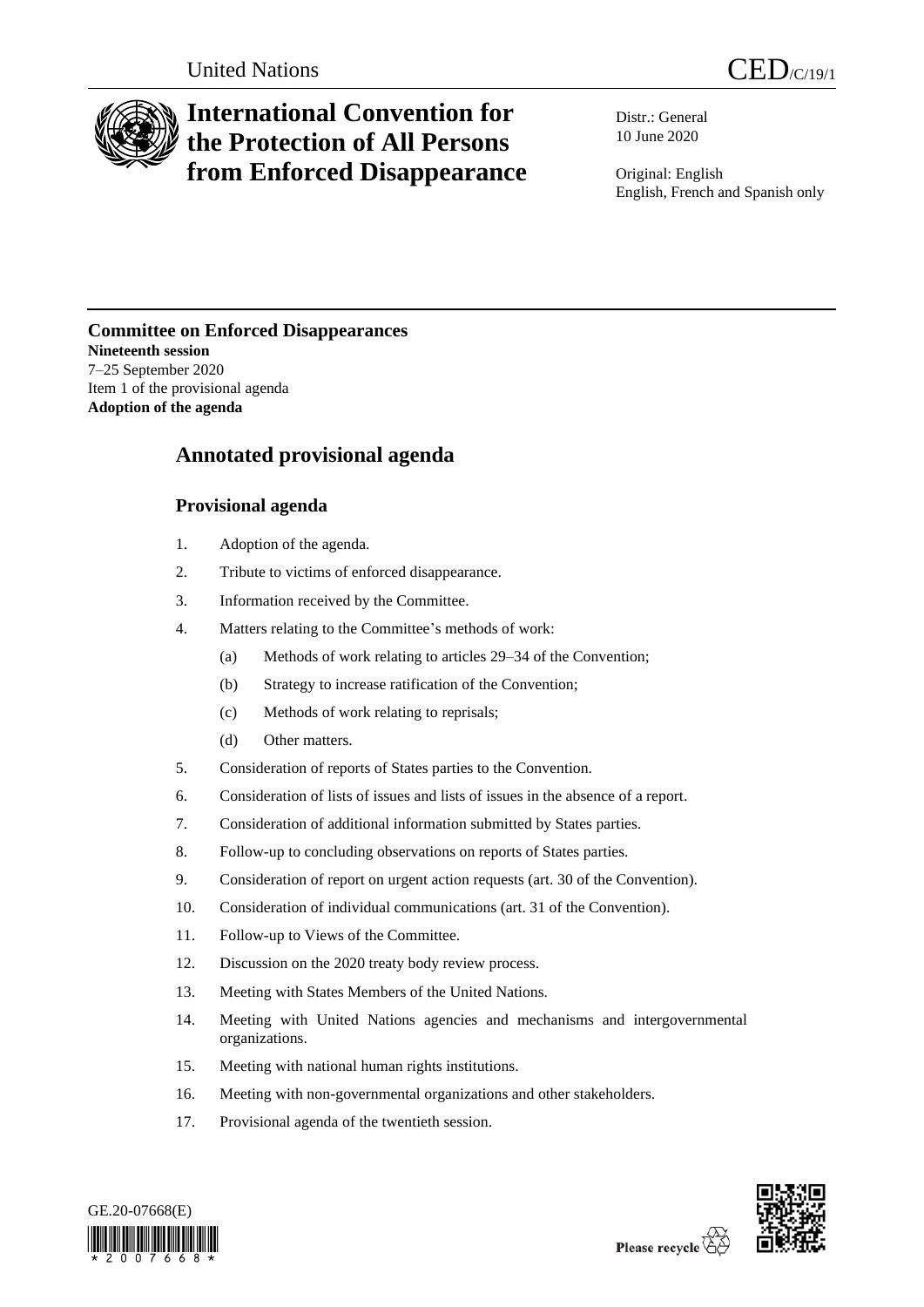## **Annotations**

## **1. Adoption of the agenda**

In accordance with rule 8 of the rules of procedure, the first item on the provisional agenda for any session shall be the adoption of the agenda, except for the election of the officers. Under this item, the Committee will consider and adopt the agenda for its nineteenth session.

## **2. Tribute to victims of enforced disappearance**

The Committee will pay tribute to victims of enforced disappearance.

## **3. Information received by the Committee**

The Committee will consider any information received in relation to articles 33 and 34 of the Convention.

## **4. Matters relating to the Committee's methods of work**

## **(a) Methods of work relating to articles 29–34 of the Convention**

The Committee will continue to develop a methodology and working procedures for the implementation of articles 29–34 of the Convention.

## **(b) Strategy to increase ratification of the Convention**

The Committee will examine the rate at which the Convention is being ratified and discuss strategies to encourage both ratification of the Convention and acceptance of the competence of the Committee under articles 31 and 32 of the Convention.

## **(c) Methods of work relating to reprisals**

The Committee will continue to develop a methodology and working procedures for its work on reprisals.

## **(d) Other matters**

The Committee will discuss any other matters relating to its methods of work.

## **5. Consideration of reports of States parties to the Convention**

The Committee will consider the reports of Mongolia and Switzerland, submitted pursuant to article 29 (1) of the Convention.

Originally scheduled for 30 March 2020 and 1 April 2020, the Committee's consideration of these reports was postponed in compliance with the precautionary measures taken in the context of the coronavirus disease (COVID-19) pandemic.

In accordance with rule 51 of its rules of procedure, the Committee, through the Secretary-General, will inform the States parties concerned of the dates on which their respective reports are scheduled to be considered.

## **6. Consideration of lists of issues and lists of issues in the absence of a report**

The Committee will examine and adopt lists of issues in relation to the reports submitted by Czechia (CED/C/CZE/1), Greece (CED/C/GRC/1) and the Niger (CED/C/NER/1), pursuant to article 29 (1) of the Convention. The Committee will also examine and adopt a list of issues in the absence of a report from Mali.

## **7. Consideration of additional information submitted by States parties**

The Committee will consider the additional information submitted by Colombia  $(CED/CCOL/AI/1)$  and Iraq  $(CED/CTRO/AI/1)$ , pursuant to article 29 (4) of the Convention.